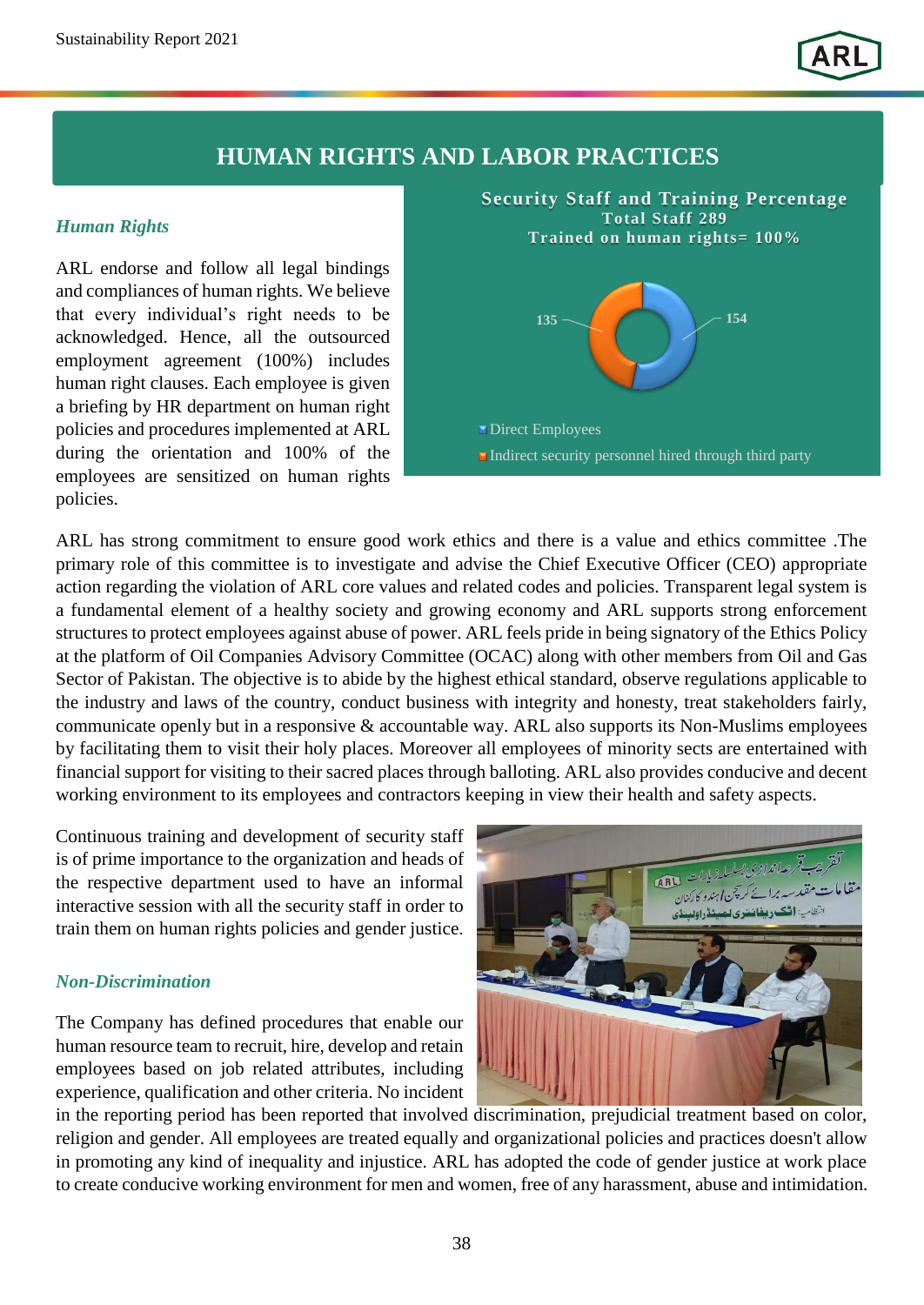# **INVOLVEMENT OF COLLECTIVE BARGAINING AGREEMENT**

ARL considers its workforce at all levels as the true partner in sustainable development and doesn't make any decision without the involvement of CBA and workers union. The minimum number of weeks' notice typically provided to employee and their elected representative prior to the implementation of significant operational changes that could substantially affect them is decided with mutual prior discussion between ARL management and CBA representatives. The notice period and provision for consultation and negotiation are specified in collective agreements with mutual consent.

## *Union/Collective Bargaining*

ARL give credence to a collaborative work environment which benefits all involved parties, including employees, contractors and shareholders. ARL abides by all the rules and applicable laws including National Labor laws. The company periodically schedule meetings and collaborates with CBA in formal and informal settings. We respect the workers right to associate with CBA and right to vote in CBA referendum. Therefore company doesn't outrage and disrupt freedom of association and no incident regarding the violation of rights has been reported. More than 94% of non-management permanent staff is covered under the CBA while less than 6% are not covered being essential non-management staff.

| <b>Percentage of Total Employees Covered under Collective Bargaining Agreements</b> |      |  |  |  |
|-------------------------------------------------------------------------------------|------|--|--|--|
| 2021                                                                                |      |  |  |  |
| Number of total employees covered under CBA                                         | 66   |  |  |  |
| <b>Total employees</b>                                                              | 1477 |  |  |  |
| % of employees covered under CBA to total employees                                 | 4.5% |  |  |  |

## *Child/ Forced/ Compulsory Labor*

ARL is committed to abide by all national and international laws for abolition of child labor and denounce all forms of forced or compulsory labor. ARL neither engages in employment of children nor supports child labor. The company adheres to the International Labor Organization (ILO) convention regarding minimum age of employees. ARL pays heed to all local laws and regulations regarding age requirement for workers. The company strictly complies with Factories act 1934 and Bonded Labor System (Abolition) Act 1992. Being the signatory of UNGC, ARL strictly adopts the effective abolition of child labor and support to the elimination of all forms of forced or compulsory labor. At ARL, no operation is identified having a significant risk for incidents of child and forced labor. We have a commitment on the restriction of employment below the age of 18 years and consider it a serious violation to Labor Laws. The contractor of ARL also observe and abide by minimum age and compulsory laws prohibiting the hiring of underage employees and the company's policies and practices truly reflect this approach. The company sensitizes its members and staff on these important aspects through various means like group discussions, meetings and seminars etc.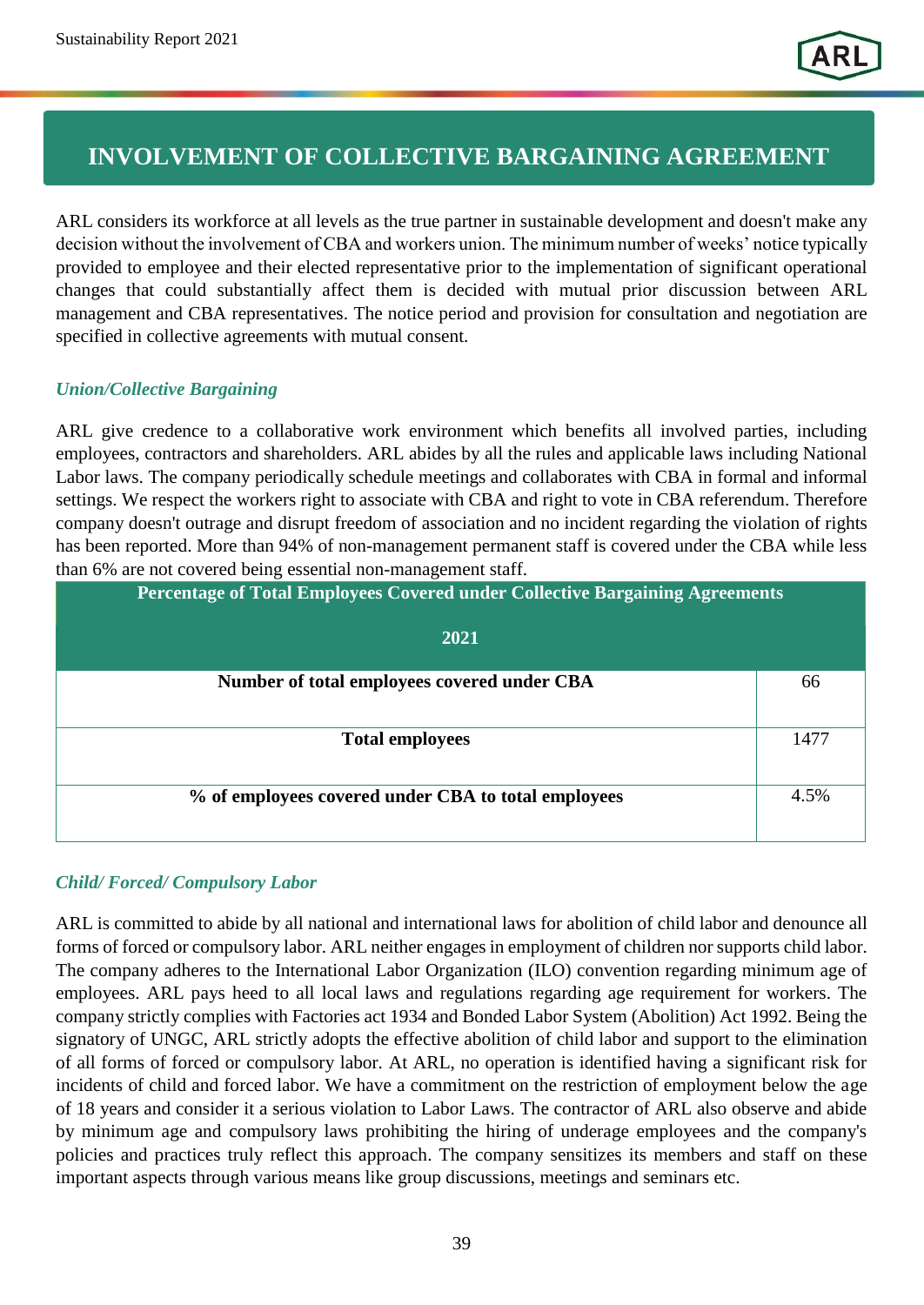

### *Compensation and Benefits*

ARL doesn't make any discrimination on the basis of gender in offering compensation packages including basic salary & other remuneration to male and female employees. ARL sustains employee compensation to meet local market standards and comply with legal requirements as per labor laws. Fair compensation is provided to all employees taking into consideration factors such as business needs, economic conditions,

individual job responsibilities and personal performance. Besides career development, Pension and other employee benefit plans are monitored by ARL for relevance, compliance and suitability. ARL provides full time employment and does not offer part-time employment. Similar terms and conditions are offered to regular and contract staff except provident fund membership and Leave Fare Assistance which are offered only to regular staff. Life Insurance, Health care facilities through self-run Attock Hospital Pvt. Ltd (AHL)



and outside hospitals on ARL panel for employees & their families, disability coverage for employees, parental leave (Maternity) for female employees, retirement provisions etc. are being provided to all employees. The standard entry level wage to the minimum wage ratio is 1:1.12. The ratio has been calculated using the minimum wage of third party employee (standard entry level wage) and ARL employee wage. The significance of the invested agreements is based on cost of the project and approval from BOD. However, all the non-significant investment agreements including the outside employment agreements are included with relevant human rights clauses and bound with our whistle blowing policy.

#### *Parental Leave*

Female employees are entitled to parental (maternity) leave as per applicable rules.

| <b>Female Who Entitled to Parental Leave</b> |      |
|----------------------------------------------|------|
| <b>Return to Work rate</b>                   | 100% |
| <b>Retention Rate</b>                        | 100% |